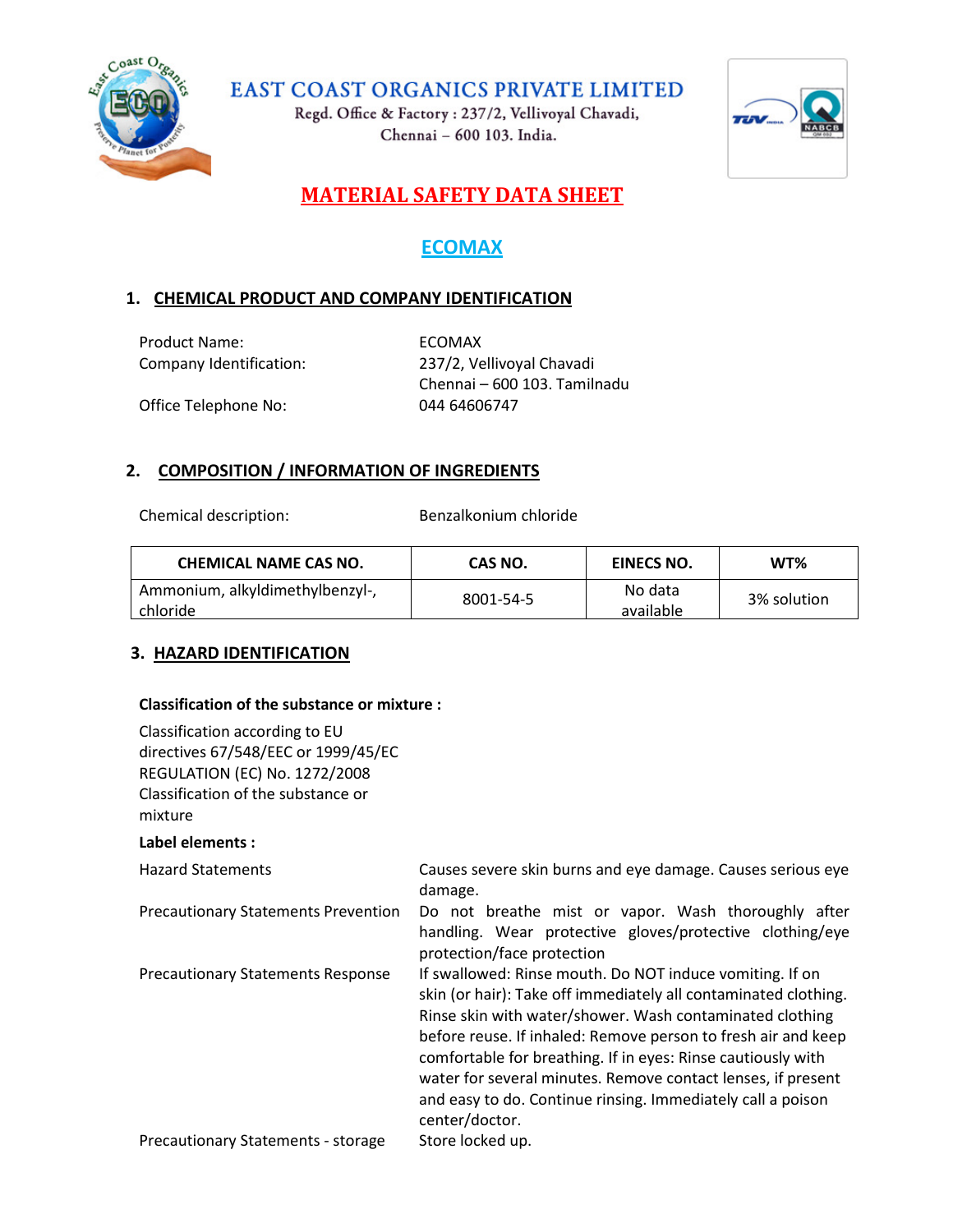

Regd. Office & Factory: 237/2, Vellivoyal Chavadi, Chennai - 600 103. India.



Precautionary Statements - Disposal Dispose of contents/container in accordance with local/regional/national/international regulations.

#### **4. FIRST AID MEASURES**

| Inhalation                                                     | In case of accident by inhalation: remove casualty to fresh<br>air and keep at rest                                                                                                                                                                                                        |
|----------------------------------------------------------------|--------------------------------------------------------------------------------------------------------------------------------------------------------------------------------------------------------------------------------------------------------------------------------------------|
| Skin Contact:                                                  | In case of contact, immediately flush skin with plenty of<br>water. Remove contaminated clothing and shoes. Wash<br>clothing before reuse. Clean shoes thoroughly before reuse.<br>Obtain medical attention                                                                                |
| Eye Contact:                                                   | Check for and remove any contact lenses. In case of contact,<br>Immediately flush eyes with a copious amount of water for<br>at least 15 minutes. Obtain medical attention                                                                                                                 |
| Ingestion:                                                     | Do NOT induce vomiting unless directed to do so by medical<br>personnel. Never give anything by mouth to an unconscious<br>person. If large quantities of this material are swallowed, call<br>a physician immediately. Loosen tight clothing such as a<br>collar, tie, belt or waistband. |
| Most important symptoms and effects,<br>both acute and delayed | Corrosive effects. Gastrointestinal disturbances. Respiratory<br>depression.                                                                                                                                                                                                               |

#### **5. FIRE FIGHTING MEASURES**

| <b>Extinguishing Media:</b>                 | SMALL FIRE: Use DRY chemical powder. LARGE FIRE:            |
|---------------------------------------------|-------------------------------------------------------------|
|                                             | Use water spray, fog or foam. Do not use water jet.         |
| Special hazards arising from the            | Risks of explosion of the product in presence of mechanical |
| substance or mixture:                       | impact: Not available. Risks of explosion of the product in |
|                                             | presence of static discharge: Not available.                |
| <b>Protective Equipment and Precautions</b> |                                                             |

## **6. ACCIDENTAL RELEASE MEASURES**

Personal precautions, protective equipment and emergency procedures: Environmental precautions: Methods and material for containment and cleaning up:

Wear suitable gloves and eye/face protection.

Absorb with an inert material and put the spilled material in an appropriate waste disposal

#### **7. HANDLING AND STORAGE**

for Firefighters

Handling: Avoid contact with eyes, skin and clothing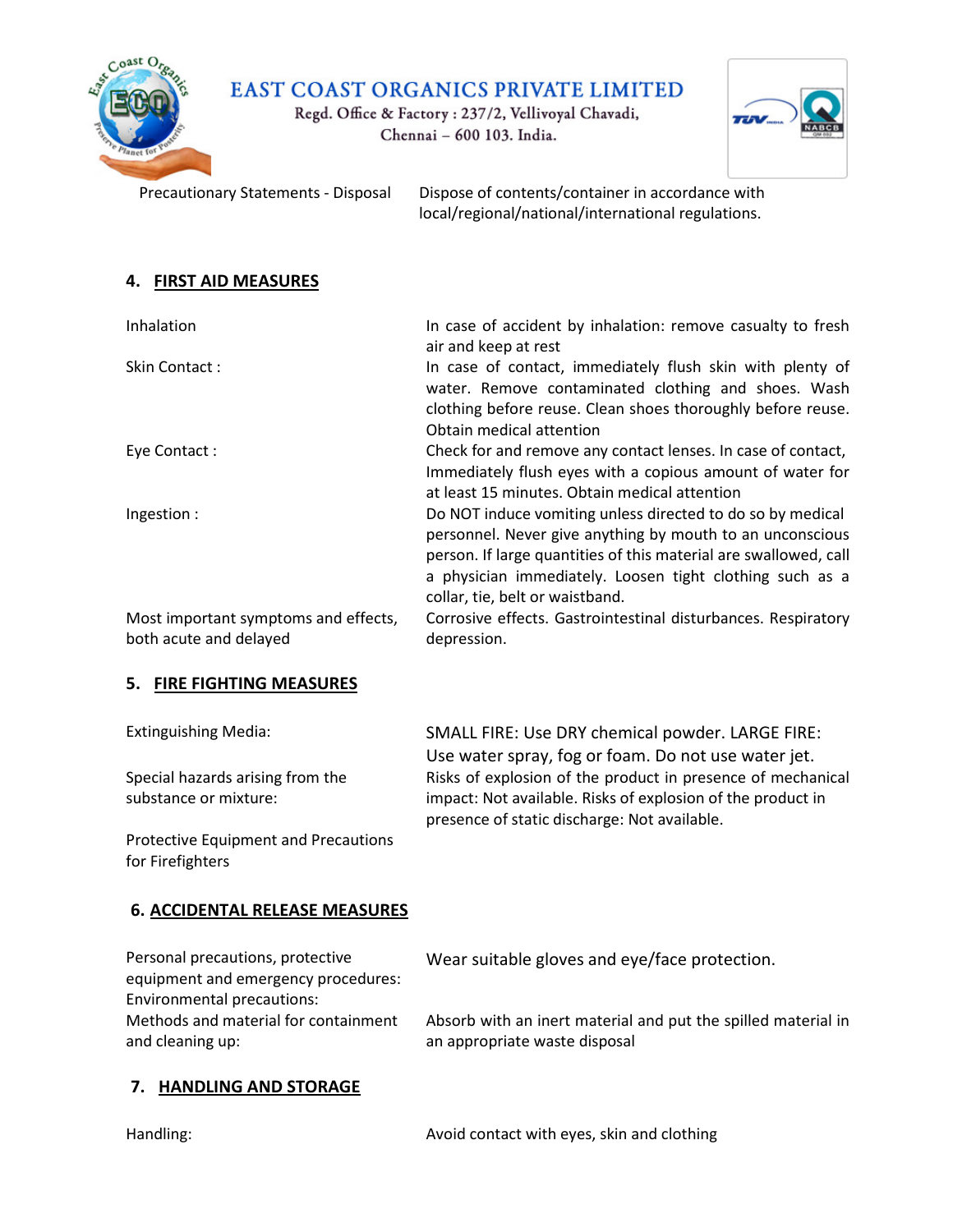

Regd. Office & Factory: 237/2, Vellivoyal Chavadi, Chennai - 600 103. India.



Storage: Storage: Storage: Keep container tightly closed. Store between 10 C and 25 C.

#### **8. EXPOSURE CONTROL / PERSONAL PROTECTION**

Protective Measures - Body Lab coat

Protective Measures - Eyes Safety glasses or chemical goggles to EN166, 167 and 168

#### **9. PHYSICAL AND CHEMICAL PROPERTIES**

| Appearance:                  | Colourless liquid            |
|------------------------------|------------------------------|
| Odour:                       | Aromatic.                    |
| pH-value:                    | $1.10 - 1.30.$               |
| Boiling point/Boiling range: | Not available                |
| Explosive propertive :       |                              |
| Flammability (solid, gas) :  | Not applicable               |
| <b>Explosion Limits:</b>     | Not applicable               |
| Vapour pressure :            | Not available                |
| Specific gravity:            | $1.02 - 1.04$ (Water = 1)    |
| Vapour Density:              | $>1$ (Air = 1)               |
| Solubility:                  | Easily soluble in cold water |
| Partition coefficient :      | Not available                |
| Auto-ignition temperature :  | Not applicable               |

#### **10. STABILITY AND REACTIVITY**

| Reactivity                                                | No reactivity hazards known.                                                                               |
|-----------------------------------------------------------|------------------------------------------------------------------------------------------------------------|
| Chemical stability                                        | Stable under recommended<br>and handling<br>storage<br>conditions.                                         |
| Possibility of hazardous reactions                        | No dangerous reaction known under conditions of normal<br>use.                                             |
| Conditions to avoid<br>Hazardous decomposition products : | Oxidizing agents.<br>Carbon oxides (CO, CO2) nitrogen oxides (NO, NO2)<br>Ammonia. Hydrogen Chloride (HCl) |

#### **11. TOXICOLOGICAL INFORMATION**

| Acute toxicity:                 |                                                                 |
|---------------------------------|-----------------------------------------------------------------|
| (LD50/oral/rat)                 | Low order of acute toxicity.                                    |
|                                 | Oral LD50 (rat) > 2000 mg/kg.                                   |
|                                 | Dermal LD50 (rabbit) > 2000 mg/kg.                              |
| Inhalation LC50 (rat) :         | $>$ 20 mg/litre/4h.                                             |
| Skin irritation / sensitisation | Hazardous in case of skin contact (irritant).                   |
|                                 | The possibility of allergic sensitisation should be considered. |
| Eye irritation                  | Hazardous in case of eye contact (irritant).                    |